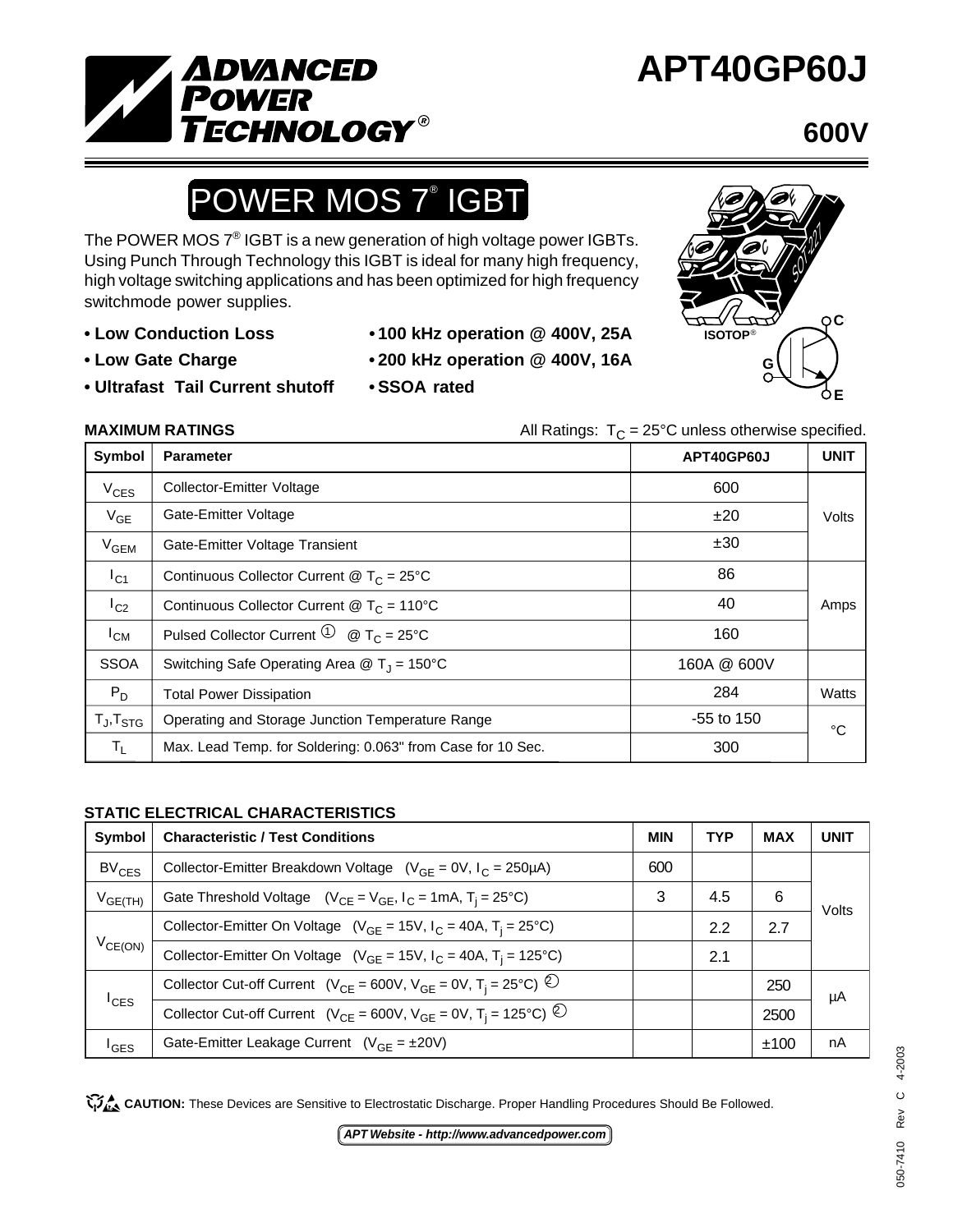## **DYNAMIC CHARACTERISTICS APT40GP60J**

| Symbol                      | <b>Characteristic</b>                           | <b>Test Conditions</b>                                               | <b>MIN</b> | <b>TYP</b> | <b>MAX</b> | <b>UNIT</b> |
|-----------------------------|-------------------------------------------------|----------------------------------------------------------------------|------------|------------|------------|-------------|
| $\mathrm{C_{ies}}$          | Input Capacitance                               | Capacitance                                                          |            | 4610       |            |             |
| $C_{\text{oes}}$            | <b>Output Capacitance</b>                       | $V_{GE} = 0V$ , $V_{CE} = 25V$                                       |            | 395        |            | pF          |
| $\mathsf{C}_{\mathsf{res}}$ | Reverse Transfer Capacitance                    | $f = 1$ MHz                                                          |            | 25         |            |             |
| $V_{GEP}$                   | Gate-to-Emitter Plateau Voltage                 | <b>Gate Charge</b>                                                   |            | 7.5        |            | $\vee$      |
| $Q_g$                       | Total Gate Charge 3                             | $V_{GE}$ = 15V                                                       |            | 135        |            |             |
| $\mathsf{Q}_\mathsf{ge}$    | Gate-Emitter Charge                             | $V_{CE} = 300V$                                                      |            | 30         |            | nC          |
| $\mathsf{Q}_{\mathsf{gc}}$  | Gate-Collector ("Miller") Charge                | $I_C = 40A$                                                          |            | 40         |            |             |
| <b>SSOA</b>                 | Switching SOA                                   | $T_{\rm J}$ = 150°C, R <sub>G</sub> = 5 $\Omega$ , V <sub>GF</sub> = | 160        |            |            | A           |
|                             |                                                 | 15V, L = $100 \mu H, V_{CF} = 600 V$                                 |            |            |            |             |
| $t_{d(on)}$                 | Turn-on Delay Time                              | Inductive Switching (25°C)                                           |            | 20         |            |             |
| $t_{r}$                     | <b>Current Rise Time</b>                        | $V_{CC}$ (Peak) = 400V                                               |            | 29         |            | ns          |
| $t_{d(off)}$                | <b>Turn-off Delay Time</b>                      | $V_{GF} = 15V$                                                       |            | 64         |            |             |
| $t_f$                       | <b>Current Fall Time</b>                        | $I_C = 40A$                                                          |            | 45         |            |             |
| $\mathsf{E}_{\mathsf{on1}}$ | Turn-on Switching Energy 4                      | $R_G = 5\Omega$<br>$T_J = +25$ °C                                    |            | 385        |            |             |
| $E_{on2}$                   | Turn-on Switching Energy (Diode) <sup>(5)</sup> |                                                                      |            | 644        |            | μJ          |
| $E_{\text{off}}$            | Turn-off Switching Energy 6                     |                                                                      |            | 352        | 450        |             |
| $t_{d(0n)}$                 | Turn-on Delay Time                              | Inductive Switching (125°C)                                          |            | 20         |            |             |
| $t_{r}$                     | <b>Current Rise Time</b>                        | $V_{CC}$ (Peak) = 400V                                               |            | 29         |            |             |
| $t_{d(off)}$                | <b>Turn-off Delay Time</b>                      | $V_{GE}$ = 15V                                                       |            | 89         |            | ns          |
| $t_f$                       | <b>Current Fall Time</b>                        | $I_C = 40A$                                                          |            | 69         |            |             |
| $E_{on1}$                   | Turn-on Switching Energy $(4)$                  | $R_G = 5\Omega$                                                      |            | 385        |            |             |
| $E_{on2}$                   | Turn-on Switching Energy (Diode) 5              | $T_1 = +125$ °C                                                      |            | 972        |            | μJ          |
| $E_{\text{off}}$            | Turn-off Switching Energy 6                     |                                                                      |            | 615        | 950        |             |

## **THERMAL AND MECHANICAL CHARACTERISTICS**

| <b>Symbol</b>  | <b>Characteristic</b>    | MIN | <b>TYP</b> | <b>MAX</b> | UNIT |
|----------------|--------------------------|-----|------------|------------|------|
| $R_{\Theta$ JC | Junction to Case (IGBT)  |     |            | .44        | °C/W |
| $R_{\Theta$ JC | Junction to Case (DIODE) |     |            | N/A        |      |
| $W_{\tau}$     | Package Weight           |     |            | 29.2       | gm   |

1 Repetitive Rating: Pulse width limited by maximum junction temperature.

2 For Combi devices, I<sub>ces</sub> includes both IGBT and FRED leakages

3 See MIL-STD-750 Method 3471.

 $4.4$  E<sub>on1</sub> is the clamped inductive turn-on-energy of the IGBT only, without the effect of a commutating diode reverse recovery current adding to the IGBT turn-on loss. (See Figure24.)

5 E<sub>on2</sub> is the clamped inductive turn-on energy that includes a commutating diode reverse recovery current in the IGBT turn-on switching loss. A Combi device is used for the clamping diode as shown in the  $E_{on2}$  test circuit. (See Figures 21, 22.)

6 E<sub>off</sub> is the clamped inductive turn-off energy measured in accordance wtih JEDEC standard JESD24-1. (See Figures 21, 23.) **APT Reserves the right to change, without notice, the specifications and information contained herein.**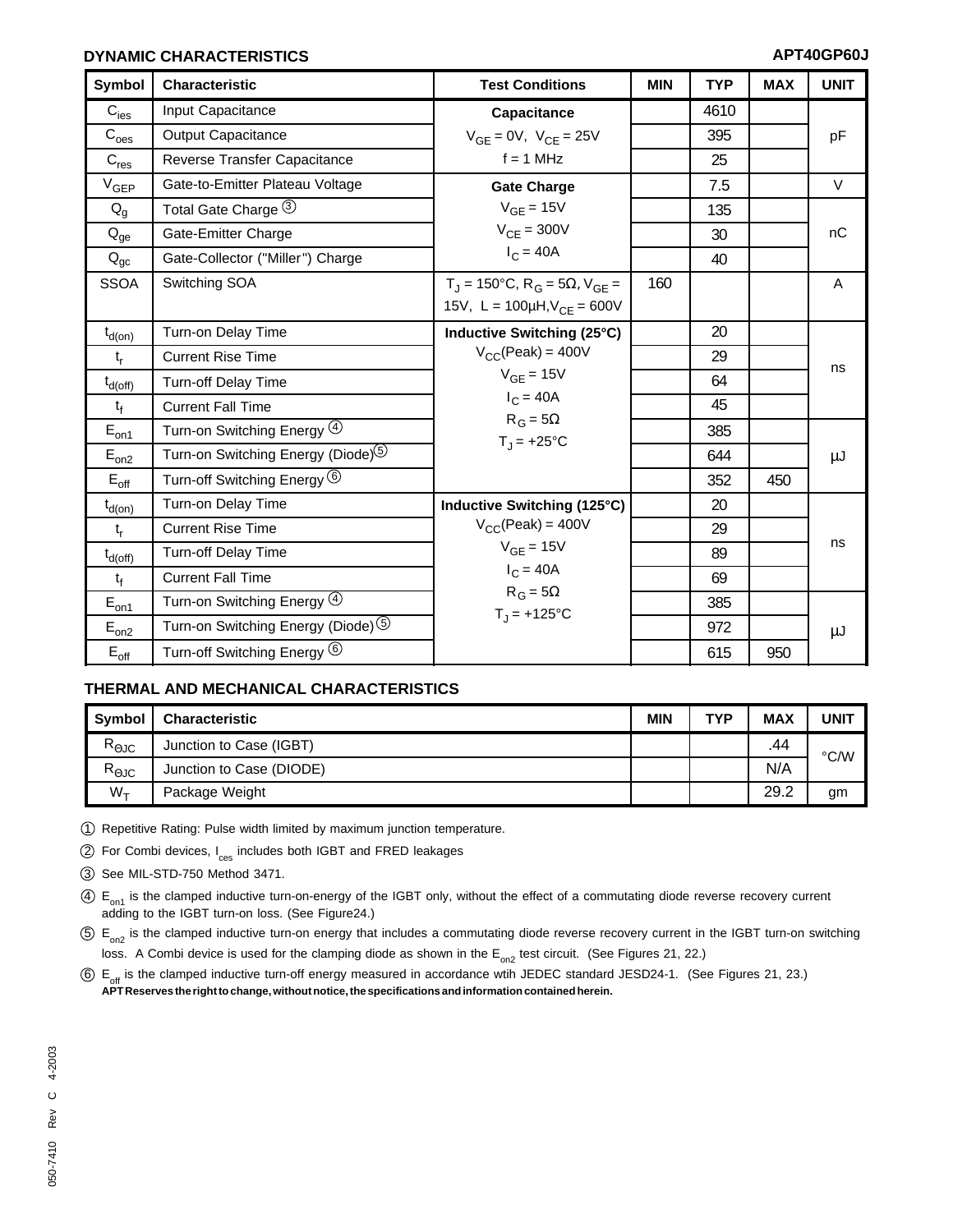

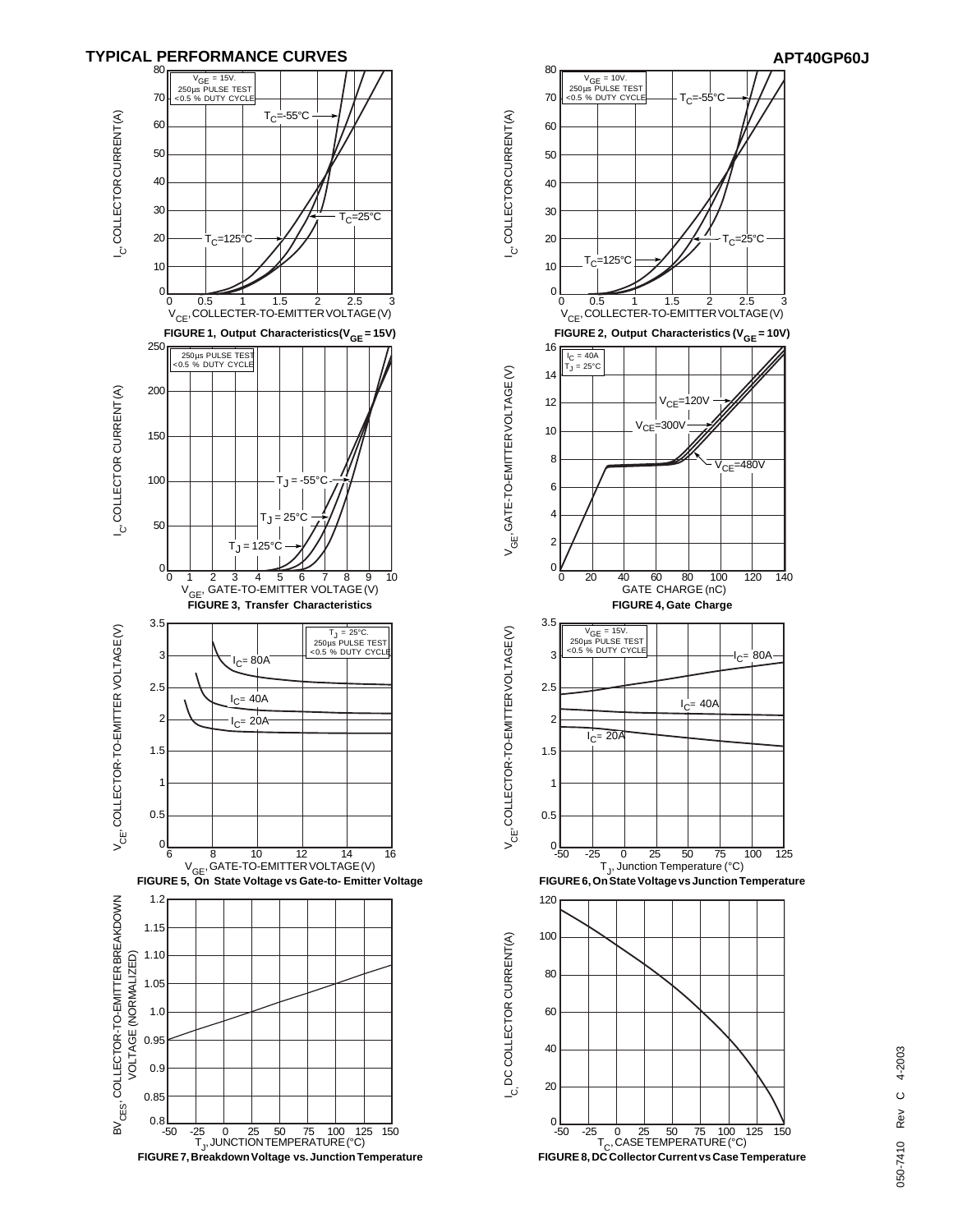#### **APT40GP60J**







**FIGURE 16, Switching Energy Losses vs Junction Temperature**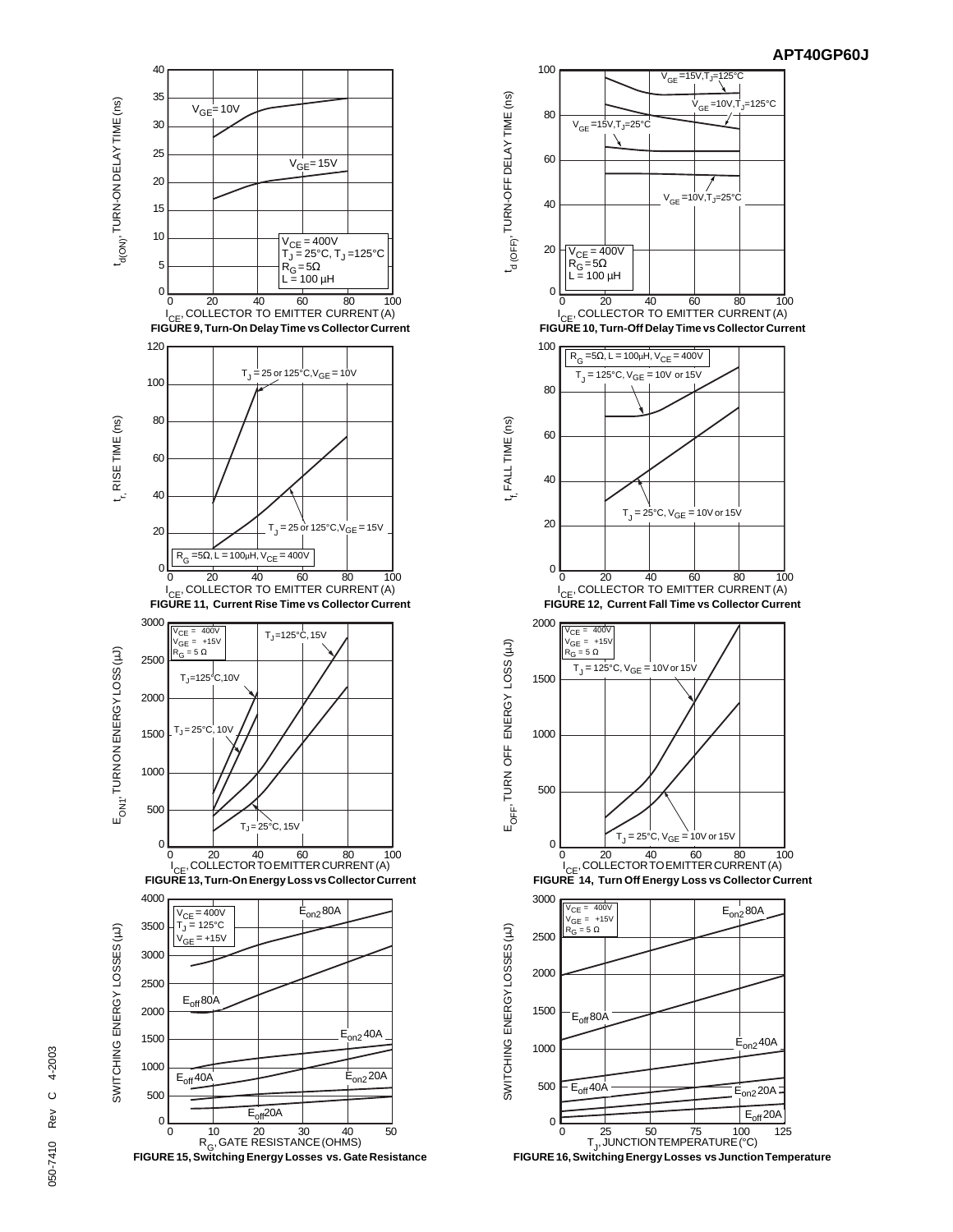### **TYPICAL PERFORMANCE CURVES**





**Current**